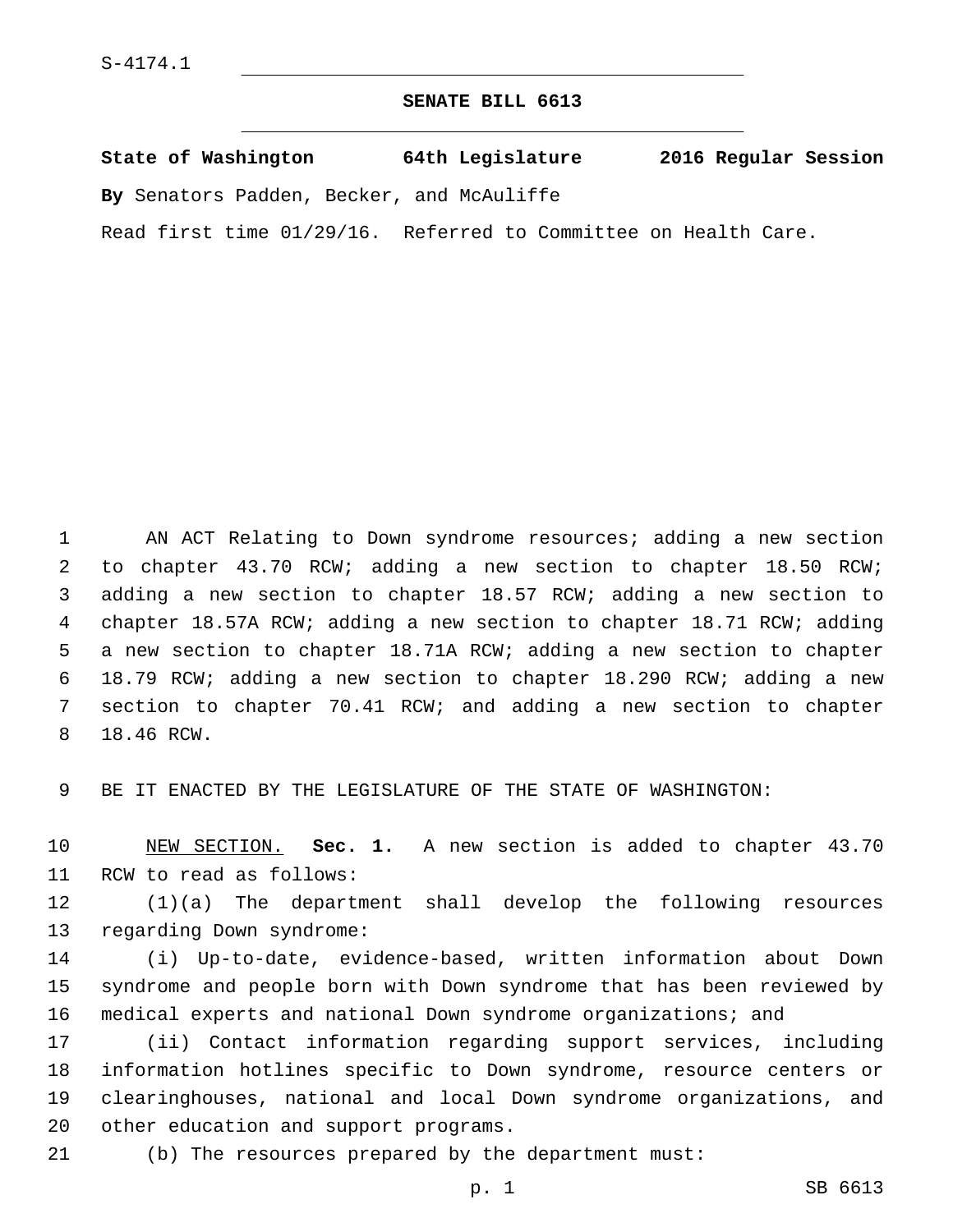(i) Be culturally and linguistically appropriate for expectant parents receiving a positive prenatal diagnosis or for the parents of a child receiving a postnatal diagnosis of Down syndrome; and

 (ii) Include: Physical, developmental, educational, and psychosocial outcomes; life expectancy; clinical course; and intellectual and functional development and therapy options.

 (2) The department shall make the information described in this section available to any person who renders prenatal care, postnatal care, or genetic counseling to expectant parents receiving a positive prenatal diagnosis or to the parents of a child receiving a postnatal 11 diagnosis of Down syndrome.

 (3) For the purposes of this section, "Down syndrome" means a chromosomal condition that results in the presence of an extra whole 14 or partial copy of chromosome 21.

 NEW SECTION. **Sec. 2.** A new section is added to chapter 18.50 16 RCW to read as follows:

 A midwife who provides a parent with a positive prenatal or postnatal diagnosis of Down syndrome shall provide the parent with the information prepared by the department under section 1 of this act at the time the midwife provides the parent with the Down 21 syndrome diagnosis.

 NEW SECTION. **Sec. 3.** A new section is added to chapter 18.57 23 RCW to read as follows:

 An osteopathic physician and surgeon licensed under this chapter who provides a parent with a positive prenatal or postnatal diagnosis of Down syndrome shall provide the parent with the information prepared by the department under section 1 of this act at the time the physician provides the parent with the Down syndrome diagnosis.

 NEW SECTION. **Sec. 4.** A new section is added to chapter 18.57A 30 RCW to read as follows:

 An osteopathic physician's assistant who provides a parent with a positive prenatal or postnatal diagnosis of Down syndrome shall provide the parent with the information prepared by the department under section 1 of this act at the time the osteopathic physician's assistant provides the parent with the Down syndrome diagnosis.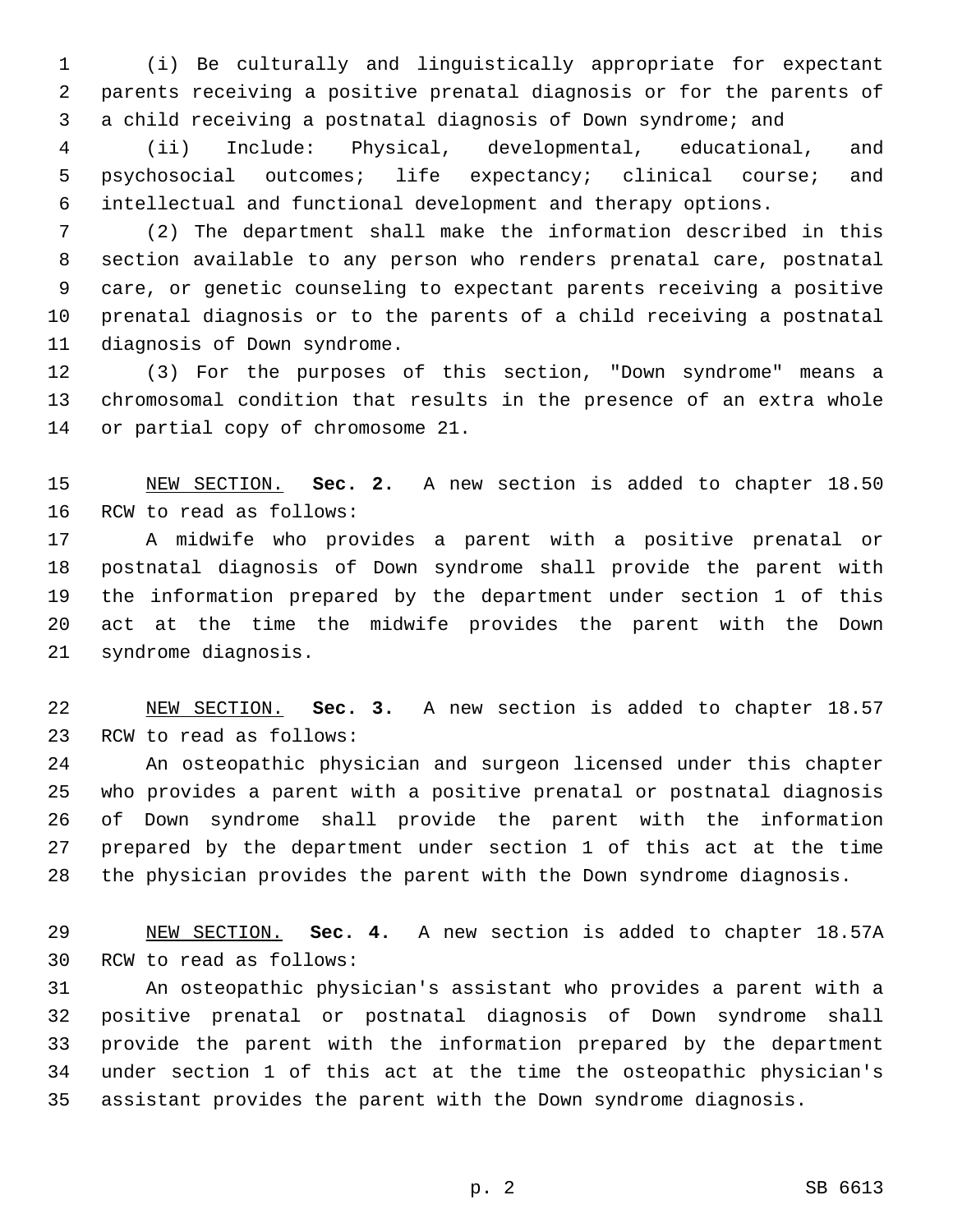NEW SECTION. **Sec. 5.** A new section is added to chapter 18.71 2 RCW to read as follows:

 A physician licensed under this chapter who provides a parent with a positive prenatal or postnatal diagnosis of Down syndrome shall provide the parent with the information prepared by the department under section 1 of this act at the time the physician provides the parent with the Down syndrome diagnosis.

 NEW SECTION. **Sec. 6.** A new section is added to chapter 18.71A 9 RCW to read as follows:

 A physician assistant who provides a parent with a positive prenatal or postnatal diagnosis of Down syndrome shall provide the parent with the information prepared by the department under section 1 of this act at the time the physician assistant provides the parent 14 with the Down syndrome diagnosis.

 NEW SECTION. **Sec. 7.** A new section is added to chapter 18.79 16 RCW to read as follows:

 A nurse who provides a parent with a positive prenatal or postnatal diagnosis of Down syndrome shall provide the parent with the information prepared by the department under section 1 of this act at the time the nurse provides the parent with the Down syndrome 21 diagnosis.

 NEW SECTION. **Sec. 8.** A new section is added to chapter 18.290 23 RCW to read as follows:

 A genetic counselor who provides a parent with a positive prenatal or postnatal diagnosis of Down syndrome shall provide the parent with the information prepared by the department under section 1 of this act at the time the genetic counselor provides the parent 28 with the Down syndrome diagnosis.

 NEW SECTION. **Sec. 9.** A new section is added to chapter 70.41 30 RCW to read as follows:

 A hospital that provides a parent with a positive prenatal or postnatal diagnosis of Down syndrome shall provide the parent with the information prepared by the department under section 1 of this act at the time the hospital provides the parent with the Down syndrome diagnosis.35